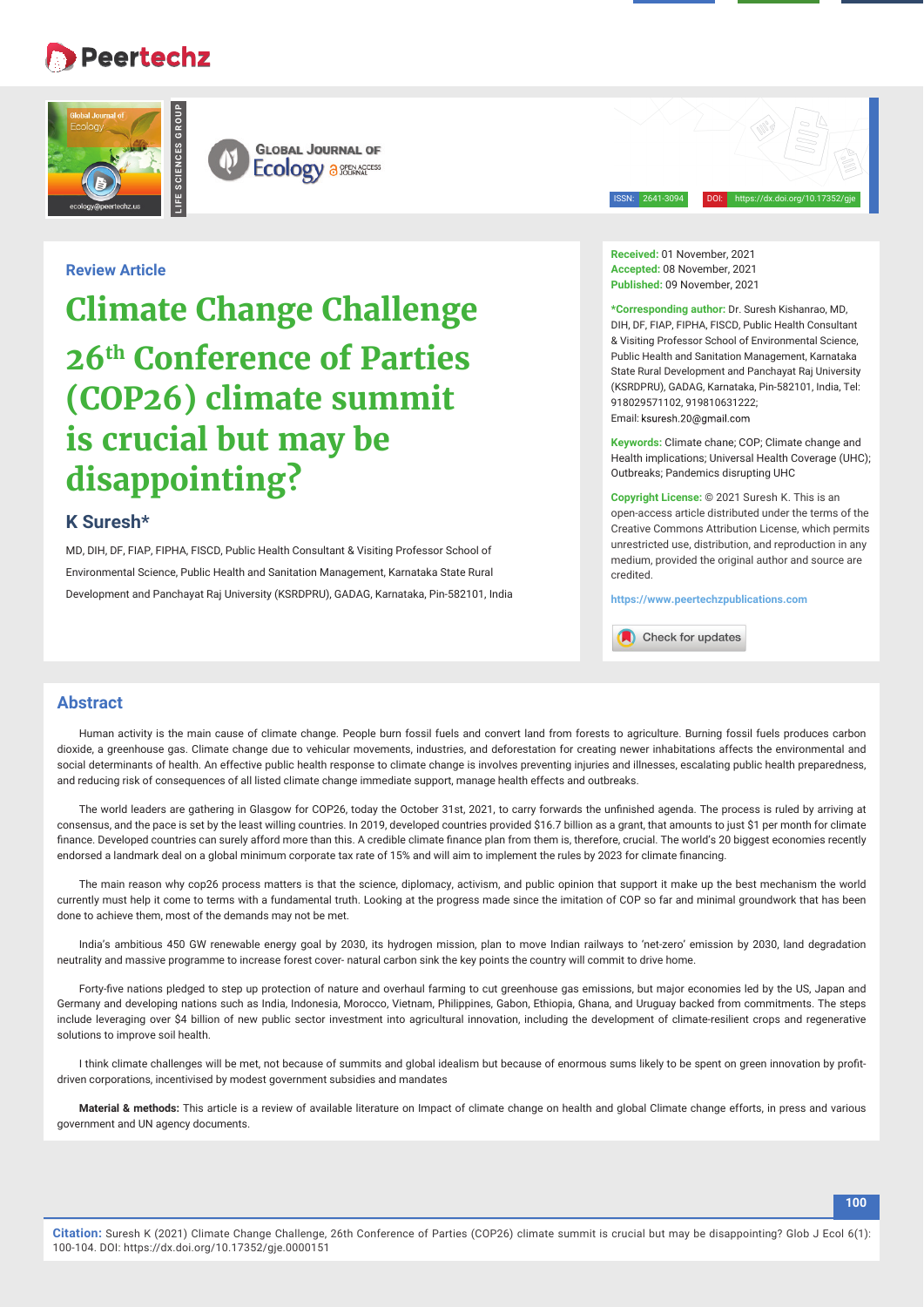# **Introduction**

The world leaders are gathering in Glasgow for COP26, today the October 31st, 2021. The process is ruled by arriving at consensus, and the pace is set by the least willing countries. In the similar meetings of Kyoto in 1997, Copenhagen in 2009 and Paris in 2015 – a deafening verbal commitment was made, but the outcome is not visible. in Paris in 2015, countries had pledged to keep the rise in Earth's temperature well below 2°C. The UK is pushing for a treaty to "consign coal power to history", the US wants a net-zero deal, the Association of Small Island States (AOSIS) has demanded for keep the rise in Earth's temperature well below 1.5°C declaration. Least Developing Countries (LDCs) want climate polluters to pay them billions of dollars for loss and damage, and Like-Minded Developing Countries (LMDCs) want \$100 billion climate finance and carbon space. The world's 20 biggest economies (G20) on  $30<sup>th</sup>$ October 21 endorsed a landmark deal on a global minimum corporate tax rate of 15% and will aim to implement the rules by 2023 for climate financing.

Climate change due to vehicular movements, industries, and deforestation for creating newer inhabitations affects the environmental and social determinants of health. The affects are becoming explicitly life threatening in urban areas and deforestation of forests. Clean air, safe drinking water, unadulterated food and insecure shelters are becoming beyond the reach of poor and lower middle-class population in most of the Indian cities. Municipal corporations are finding it unamenable to provide the basic amenities. Infections like diarrhoeal diseases, vector borne diseases like Malaria, Dengue, respiratory illnesses like Asthma, pneumoconiosis, Bronchitis, Chronic Pulmonary Obstructive Diseases (COPD) and Bronchial Asthma, even some of the cancers pose higher risk with deteriorating climate. Reducing emissions of greenhouse gases through better transport, food and energy can result in health protection and promotion. The Governments need to develop techniques and policies to prevent any pollution or harm to native plants, animals and humans who live there while building highways, factories, or mining operations close to human habitats. Clamping down on planned obsolescence, through the process of designing products to be deliberately not long-lasting. The governments have started a drive to plant mangrove trees to preserve the forest, but they also need to try to understand the diversity of crops or the need for ecofriendly sustainable ways to protect embankments. The science and technology must be put to use to ensure development without the destruction of one's way of life as we observe that many people have been displaced from their homes and islands because of rising water levels. All actions are not necessarily the Government responsibility.

Every responsible individual and small communities must Learn more about our carbon emissions, commute by carpooling or using mass transit, Plan and combine trips, drive more efficiently and Switch to electricity generated by energy sources with low-or no-routine emissions of carbon dioxide. All can influence creating better awareness among poor and illiterate, that helps them connect the dots between climate

change and their everyday lives be it extreme weather, health, food, water, livelihood, and moral values and facilitating actions of lifestyles leading to saving, water, household gardening, and recycling waste. The community including Residents' Welfare Associations (RWA), Panchayats, Municipal authorities, NGOs, and CBOs must work towards building backyard forests and increasing green cover through vertical gardens, adopting parks for maintenance, desegregation of the household waste etc.

Countries of the world that assemble must come to terms with a fundamental truth as the dream of a planet of almost 8bn people living in material comfort will be unachievable if it is based on an economy powered by coal, oil, and natural gas. In the long run, the only way to keep growing is by leaving fossil fuels behind. That requires Asian countries, to forgo much more by way of future emissions than the countries of the developed world, where emissions are already declining.

While developed countries depend on gas for electricity, coal provides 70% of India's and 62% of China's electricity production. While phasing out of coal power is essential to combat the climate crisis, so is gas power. Countries are not convinced that prioritising one over the other is the right way to move ahead. As a large population depends on coal for livelihood in developing countries like India, huge investments are required to transition coal regions to non-coal economies. There has not been any discussion on how this coal transition will happen and who will pay for the closure of coal mines and power plants and without discussing the nitty-gritty, a coal power treaty is unrealistic.

Unfortunately, most of these demands will not be met because the groundwork has not been done to achieve them. For example, the case of coal power phaseout, the UK is pushing to end coal power by 2030 in developed countries and by 2040 in the rest of the world. But it has failed to get support from most coal consuming countries including the top two consumers namely India and China. It is also worth reminding our people that next few generations will have to bear the daunting cost of limiting emissions in developing countries. Developed countries can put out a new plan for climate finance that is ambitious and credible. In 2019, developed countries provided \$16.7 billion as a grant, that amounts to just \$1 per month for climate finance. Developed countries can surely afford more than this. A credible climate finance plan from them is, therefore, crucial.

## **Climate change & health implications**

Global warming poses public health risks due to declining air quality, rising temperatures, increased frequency of extreme weather events, and higher incidences of food- and water-borne pathogens and allergens resulting increased morbidity and mortality. Climate change is the biggest threat to the global population. The health professionals face many challenges and are already responding to the health harms caused by this crisis, but that would not serve the purpose unless Intergovernmental Panel on Climate Change (IPCC)

**101**

**Citation:** Suresh K (2021) Climate Change Challenge, 26th Conference of Parties (COP26) climate summit is crucial but may be disappointing? Glob J Ecol 6(1): 100-104. DOI: https://dx.doi.org/10.17352/gje.0000151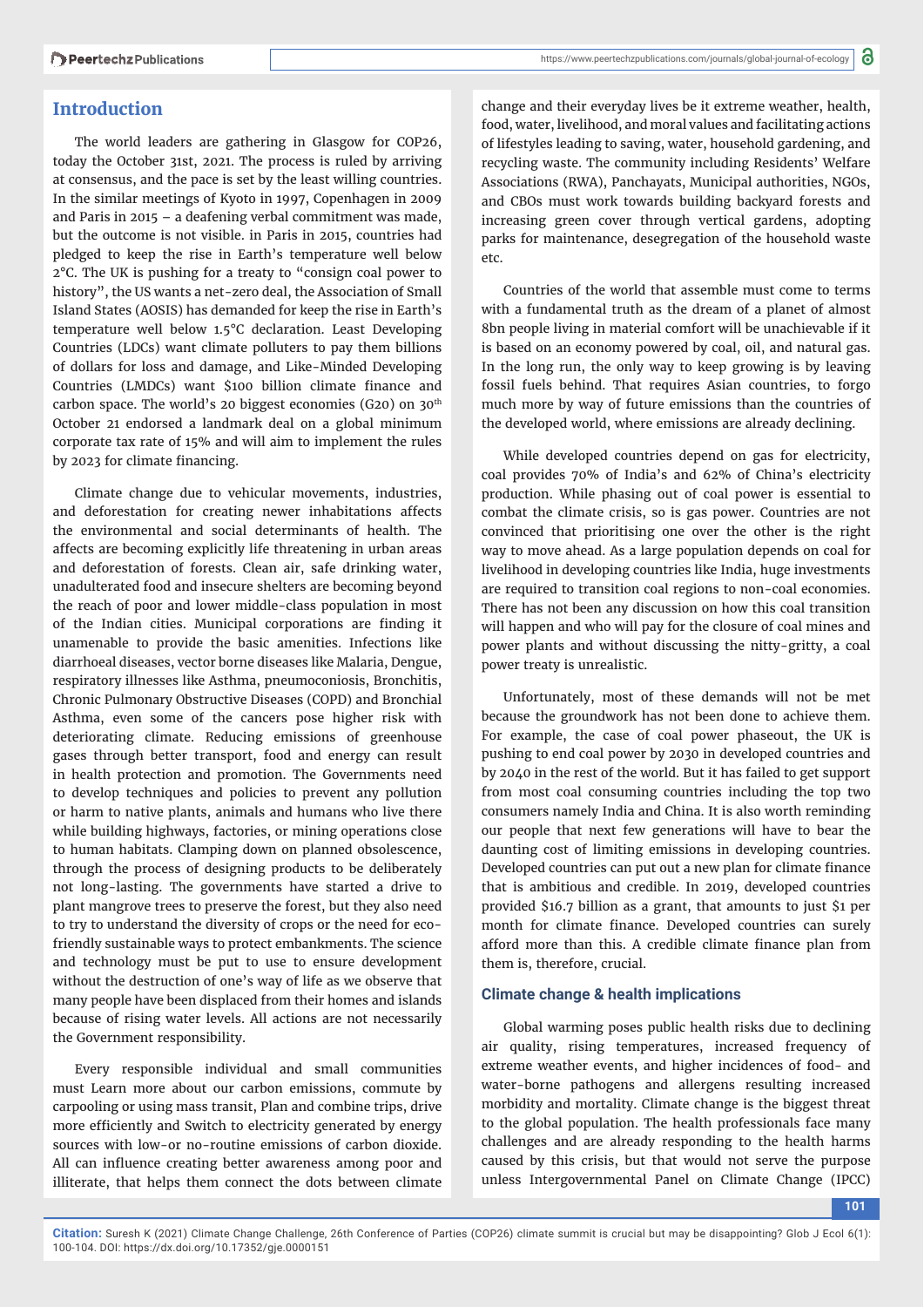mobilizes all countries based on their economic supportive potential to pitch in to avert the health impacts and prevent millions of climate change related deaths, morbidity and most importantly post-natural calamities (Floods, draughts and earth quakes) outbreaks of infectious diseases like Cholera, Vector borne diseases breaks and disruption in health services leading to deaths, malnutrition and long term disabilities apart from losses of houses and social infrastructure of development.

Global heating of  $1.5^\circ$  Celsius is not considered safe, and every additional 0.1°C temperature warming will pose serious health problem. Unfortunately, the people who get affected by such change are not those who contribute for climate crisis but are those living in low-income or disadvantaged countries and communities. In the background of Paris agreement that had pledged to keep the rise in Earth's temperature well below  $2^{\circ}$ C by 2030 may have to be redefined. Climate change will seriously jeopardise the global commitments of achieving Universal Health Coverage (UHC) by 2030 in various ways. We have been seeing how the Covid 19 Pandemic has disrupted the health services and efforts marching towards UHC since April 2020. It would increase the disease burden and exacerbate the barriers to access available health services due to increase in health care spends with many being not insured.

- **1)** The climate sensitive health risks may differ from region to region but by and large include air pollution and its consequences – Asthma & Cardiovascular diseases
- 2) Allergen and Pollens: Respiratory & Skin allergies, Asthma
- 3) Vector borne diseases- Malaria, Dengue, Viral encephalitis syndromes, Chikungunya etc.
- 4) Waterborne diseases- Cholera, Typhoid, Leptospirosis, Campylobacteria infections, etc.
- 5) Food Security & water supply related conditions: Malnutrition and diarrheal diseases
- 6) Environmental Degradation: Forced migration, civil conflicts, and mental health challenges
- 7) Mental Health & Stress related disorders- loss of livelihood, poor wages, and Indirect effects of anxiety and depression and the consequences of mass migration and regional conflicts.
- 8) Heavy Precipitation- leading to Floods and their immediate consequences like drowning of human and animals, water intrusion in the houses and other buildings, mould contamination affecting indoor air quality, dampness related increase in Asthma, pneumonia & outbreaks
- 9) Extreme Temperatures- Prickly heat, heat stroke, heat waves leading to Cardiovascular failures and deaths
- 10) Droughts: Will lead to wildfires, dust storms degrading air quality leading to fungal infections extreme heat episodes and reduced water quantity and quality

11) Wildfires- Wildfire smokes contain particulate matter, Carbon monoxide, nitrogen oxides and other organic pollutants, that make air quality poor leading to increased respiratory infections.

Children across the world are at a higher risk as over 90% of children are exposed to air pollution, over 30% of children each are exposed to a) heatwaves, b) water scarcity- increasing water stress, droughts, and competition for water, that will increase as the world temperature rises. One in 4 children is exposed to Vector borne diseases as the climate change is turning suitable for pathogens and vectors survival like mosquitoes. Similarly,  $1$ in 6 children is exposed to Cyclones, 1in 7 to floods &  $1/10$  to coastal flooding disasters [1].

An effective public health response to climate change involves preventing injuries and illnesses, escalating public health preparedness, and reducing risk of consequences of all listed climate change immediate support, manage health effects and outbreaks. public health effects of climate change can be addressed through five Steps of 1) Anticipate Climate Impacts and Assessing Vulnerabilities. 2) Project the Disease Burden and be prepared to take anticipatory actions 3) Assess Public Health Interventions that may be required and plan for the execution of the same at the shortest interval. 4)Develop and Implement a Climate and Health Adaptation Plan and 5) Evaluate Impact and Improve Quality of Activities and services for the future. Addressing water quality, food control, waste managements, health surveillance of premises, surveillance and prevention of communicable diseases, vector control and environmental pollution control can mitigate majority of the climate change crisis.

The main reason why cop26 process matters is that the science, diplomacy, activism, and public opinion that support it make up the best mechanism the world currently must help it come to terms with a fundamental truth. Moreover, the fact that in a recent UNDP opinion poll, whooping 65% of adults and more than 70% of Teenagers under 18 years out of nearly 700,000 participated people of G 20 countries except China, who think Climate Change is a Global Emergency [2]. The issue matters most to about 1.5bn Asians living in the tropics and Hundreds of millions of them live near the coasts. For their economies to continue to grow, they will need ever more energy. If this comes in the fossil-fuelled manner of past decades they will have to bear the mounting costs of adapting to and living with floods, storms, heatwaves, and droughts long before they get rich. As the world heats up, they will have to run faster just to stay in the same place. Zero-emissions technology could free them from this dismal bind; therefore, they must tap into a supply of development-promoting Solar energy that is, unlimited and almost free.

Of course, getting to net-zero emissions is not going to be easy and will come with many challenges, including timely decarbonisation of heavy industries like cement and aluminium, dealing with agriculture sector that requires political sensitivity, and helping with a just and equitable transition of energy sector while ensuring that those that are disproportionately impacted are protected from climate impacts. Protecting those employed in traditional energy sectors of coal, oil and gas will also be crucial. This is where

**102**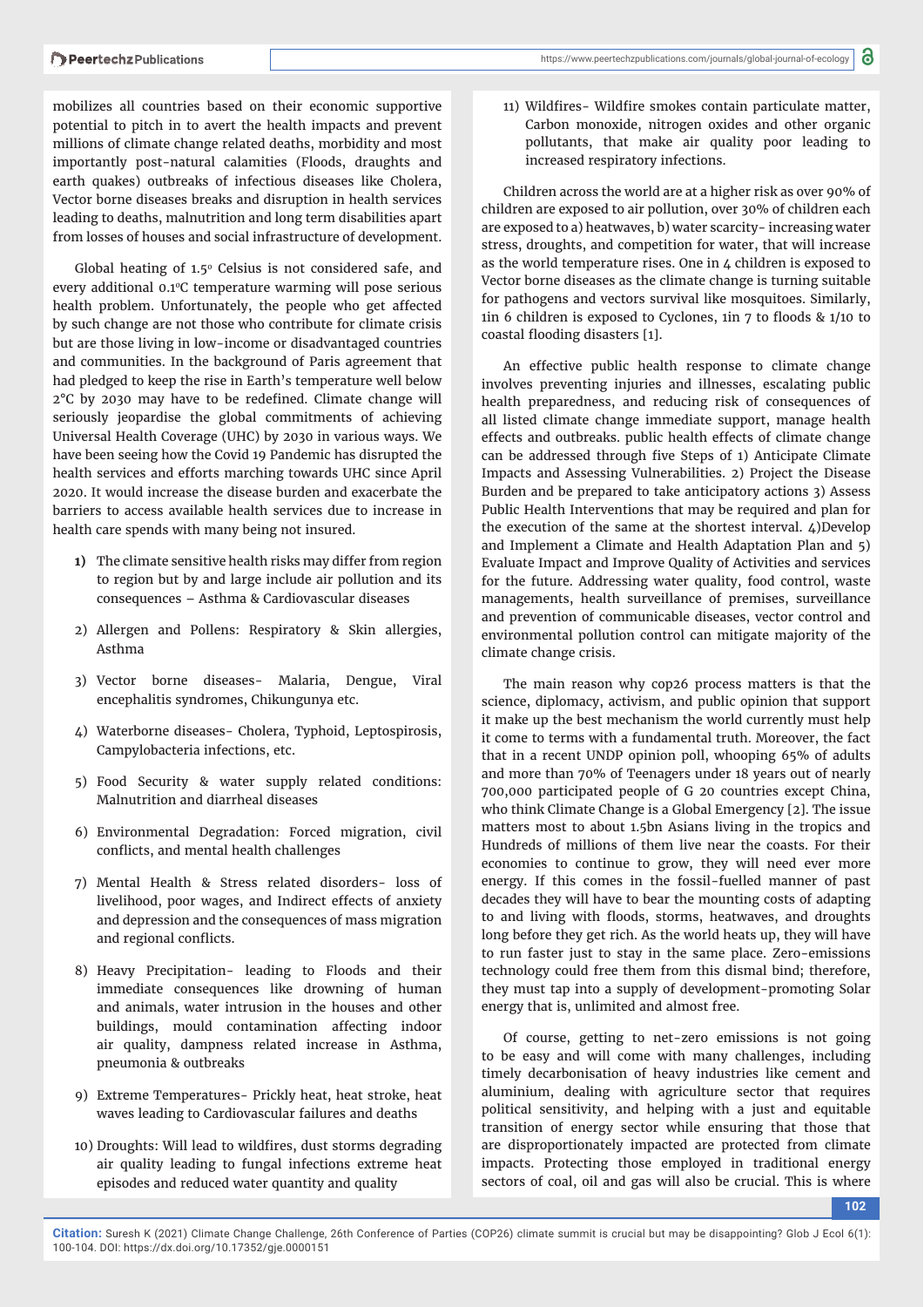global cooperation will be most necessary, not just in providing finance for India to undertake the transition but to learn from each other on how these new challenges should be dealt with, and how the transition can be undertaken whilst minimising socio-economic impact.

## **What does public health expect from COP26?**

The WHO's COP26 Special Report on Climate Change and Health, released on 11th October 2021 [3]. It expects all countries to commit to decisive action at COP26 to limit global warming to 1.5°C in our own interests to make human health and equity central to all climate change mitigation and adaptation actions. The report quotes increasingly frequent extreme weather events, such as heatwaves, storms, and floods, that kill thousands and disrupt millions of lives, while threatening healthcare systems and facilities when they are needed most. Changes in weather and climate are threatening food security and driving up food-, water- and vector-borne diseases, such as malaria, while climate impacts are also negatively affecting mental health. Air pollution, because of burning fossil fuels, a driving force of climate change, causes 13 deaths per minute worldwide [3]. The ten recommendations of the WHO include:

**Commit to a healthy recovery:** Commit to a healthy, green, and just recovery from COVID-19 and other respiratory and cardio-vascular diseases due to air pollution.

Placing health and social justice must be at the heart of the UN and country's climate talks.

**Prioritise actions:** Prioritize climate interventions with the largest health and socio-economic gains.

Build health resilience to climate risks. Build climate resilient and environmentally sustainable health systems and facilities, and support health adaptation and resilience across sectors.

Create Climate friendly energy systems, all nations to commit to deliver a rapid and just transition away from fossil fuels, starting with immediately cutting all related permits, subsidies, and financing for fossil fuels, and to completely shift current financing into development of clean energy and end energy poverty in homes / health facilities.

**Health Systems Reformation:** call on governments to build climate resilient, low-carbon, sustainable health systems.

**Reimagine urban environments, transport, and mobility:** Promote sustainable, healthy urban design and transport systems, with improved land-use, access to green and blue public space, and priority for walking, cycling and public transport.

**Protect and restore nature:** Protect and restore natural systems, the foundations for healthy lives, sustainable food systems and livelihoods.

Promote healthy, food systems. Promote sustainable and resilient food production, that are more affordable, nutritious diets that deliver on both climate and health outcomes.

Finance greener future to save lives. Transition towards a wellbeing economy and high-income countries to also provide the promised transfer of funds to low-income countries to help achieve the necessary mitigation and adaptation measures.

**Covid 19 Pandemic Recovery action:** Ensure that pandemic recovery investments world-wide support climate action and reduce social and health inequities.

**Community Mobilization:** Listen to the health community, mobilize, and support the health community actions on climate.

## **Indian commitments**

India's ambitious 450 GW renewable energy goal by 2030, its hydrogen mission, plan to move Indian railways to 'net-zero' emission by 2030, land degradation neutrality and massive programme to increase forest cover- natural carbon sink would be the key points the country will commit to drive home at COP26. It is expected that the PM would urge all countries to participate in three key multilateral institutions/efforts, namely i) International Solar Alliance (ISA), ii) Coalition for Disaster Resilient Infrastructure (CDRI) and iii) Leadership Group for Industry Transition (LeadIT) – to strengthen mitigation and adaptation goals of the Paris Agreement [4,5]. India would also launch Green Grid Initiative (GGI) of trans-national solar grid through ISA, India, UK, and Australia and launch, Infrastructure for Resilient Island States (IRIS) - through CDRI to support small island nations.

India is aggressively promoting battery cars and plugin cars just like any other electrical device. Tesla is the most famous plug-in, but Tata and Mahindra also make them assure Atma-nirbhar Bharat. China and Europe together bought more than 2 million plug-in cars between January and June this year. Toyota just coaxed one of its Mirai fuel cell cars into travelling 1,352km on 5.7kg of hydrogen. Hydrogen packs 2.6 times more energy per kilogram than natural gas. A few kilos of hydrogen pack provide more energy than a large battery. Hydrogen is not the best fuel for running cars at present, but it has an advantage over plug-in vehicles in heavy applications. Running a heavy container truck, railway diesel engines, construction machinery, Ships, and planes on hydrogen, may be economically viable soon. Hydrogen appears to be the fuel of choice in future [6].

As highlighted by IPCC the world must achieve net zero by 2050. For this India must address following five-point actions for climate change Challenge.

- 1. *Enabling policies to reduce green hydrogen costs*: Power costs including generation and transmission contribute to more than 70% of green hydrogen cost. As it is cheaper to transport electricity than hydrogen, initiatives such as transmission and distribution waivers, surcharge waivers and low taxes/duties will help reduce green hydrogen costs by enabling the electrolysis facilities to be set up closer to demand centres.
- 2. *Reducing prices of green hydrogen:* India is estimated to consume 11.7 million tons of carbon-intensive industrial grey hydrogen by 2030, primarily in the

**103**

**Citation:** Suresh K (2021) Climate Change Challenge, 26th Conference of Parties (COP26) climate summit is crucial but may be disappointing? Glob J Ecol 6(1): 100-104. DOI: https://dx.doi.org/10.17352/gje.0000151